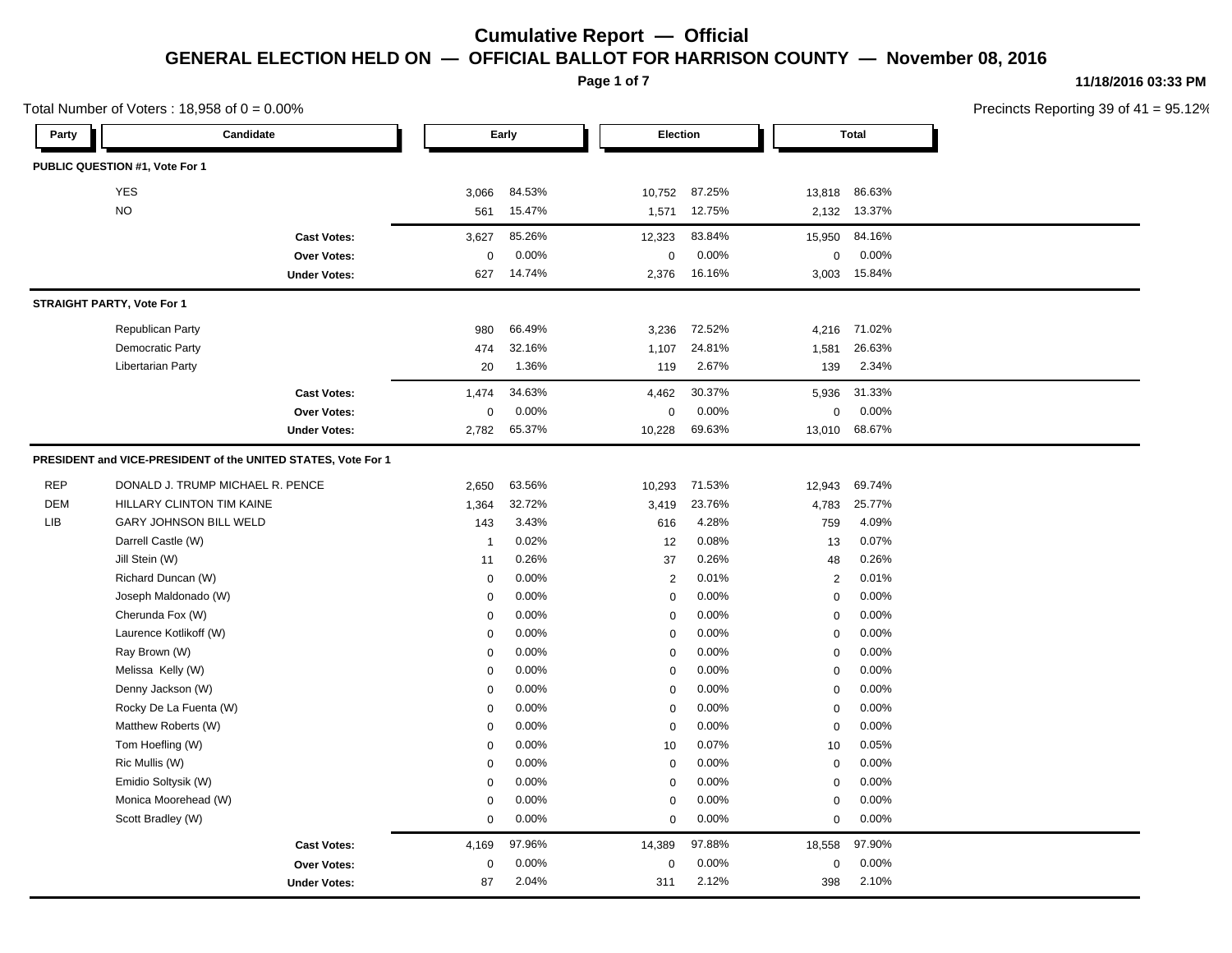**Page 2 of 7**

### **11/18/2016 03:33 PM**

| Total Number of Voters: $18,958$ of $0 = 0.00\%$ |                                                  |             |          |              |                 |              | Precincts Reporting 39 of 4 |  |
|--------------------------------------------------|--------------------------------------------------|-------------|----------|--------------|-----------------|--------------|-----------------------------|--|
| Party                                            | Candidate                                        |             | Early    |              | <b>Election</b> |              | <b>Total</b>                |  |
|                                                  | <b>UNITED STATES SENATOR, Vote For 1</b>         |             |          |              |                 |              |                             |  |
| <b>REP</b>                                       | <b>TODD YOUNG</b>                                | 2,435       | 58.20%   | 9,007        | 62.47%          | 11,442       | 61.51%                      |  |
| <b>DEM</b>                                       | <b>EVAN BAYH</b>                                 | 1,644       | 39.29%   | 4,936        | 34.23%          | 6,580        | 35.37%                      |  |
| LIB                                              | <b>LUCY BRENTON</b>                              | 105         | 2.51%    | 475          | 3.29%           | 580          | 3.12%                       |  |
|                                                  | James Johnson (W)                                | 0           | 0.00%    | $\mathbf{1}$ | 0.01%           | $\mathbf{1}$ | 0.01%                       |  |
|                                                  | <b>Cast Votes:</b>                               | 4,184       | 98.35%   | 14,419       | 98.09%          | 18,603       | 98.15%                      |  |
|                                                  | Over Votes:                                      | $\mathbf 0$ | 0.00%    | $\mathbf 0$  | 0.00%           | $\mathbf 0$  | 0.00%                       |  |
|                                                  | <b>Under Votes:</b>                              | 70          | 1.65%    | 281          | 1.91%           | 351          | 1.85%                       |  |
|                                                  | GOVERNOR and LIEUTENANT GOVERNOR, Vote For 1     |             |          |              |                 |              |                             |  |
| <b>REP</b>                                       | ERIC HOLCOMB SUZANNE CROUCH                      | 2,496       | 60.17%   | 9,194        | 64.46%          | 11,690       | 63.49%                      |  |
| <b>DEM</b>                                       | JOHN R. GREGG CHRISTINA HALE                     | 1,585       | 38.21%   | 4,718        | 33.08%          | 6,303        | 34.23%                      |  |
| LIB                                              | REX BELL KARL (K-TAT) TATGENHORST                | 67          | 1.62%    | 350          | 2.45%           | 417          | 2.26%                       |  |
|                                                  | Christopher Stried (W)                           | 0           | 0.00%    | 0            | 0.00%           | 0            | 0.00%                       |  |
|                                                  | Adam Adkins (W)                                  | $\mathbf 0$ | $0.00\%$ | $\mathbf{1}$ | 0.01%           | $\mathbf{1}$ | 0.01%                       |  |
|                                                  | <b>Cast Votes:</b>                               | 4,148       | 97.51%   | 14,263       | 97.03%          | 18,411       | 97.14%                      |  |
|                                                  | Over Votes:                                      | 0           | 0.00%    | $\mathbf 0$  | 0.00%           | $\mathbf 0$  | 0.00%                       |  |
|                                                  | <b>Under Votes:</b>                              | 106         | 2.49%    | 436          | 2.97%           | 542          | 2.86%                       |  |
|                                                  | ATTORNEY GENERAL, Vote For 1                     |             |          |              |                 |              |                             |  |
| <b>REP</b>                                       | CURTIS T. HILL, JR.                              | 2,694       | 66.75%   | 10,145       | 74.06%          | 12,839       | 72.40%                      |  |
| <b>DEM</b>                                       | LORENZO ARREDONDO                                | 1,342       | 33.25%   | 3,553        | 25.94%          | 4,895        | 27.60%                      |  |
|                                                  | <b>Cast Votes:</b>                               | 4,036       | 94.88%   | 13,698       | 93.18%          | 17,734       | 93.56%                      |  |
|                                                  | Over Votes:                                      | $\mathbf 0$ | 0.00%    | $\mathbf 0$  | 0.00%           | $\mathbf 0$  | 0.00%                       |  |
|                                                  | <b>Under Votes:</b>                              | 218         | 5.12%    | 1,002        | 6.82%           | 1,220        | 6.44%                       |  |
|                                                  | SUPERINTENDENT of PUBLIC INSTRUCTION, Vote For 1 |             |          |              |                 |              |                             |  |
| <b>REP</b>                                       | JENNIFER McCORMICK                               | 2,354       | 58.63%   | 8,817        | 64.72%          | 11,171       | 63.33%                      |  |
| <b>DEM</b>                                       | <b>GLENDA RITZ</b>                               | 1,661       | 41.37%   | 4,807        | 35.28%          | 6,468        | 36.67%                      |  |
|                                                  | <b>Cast Votes:</b>                               | 4,015       | 94.38%   | 13,624       | 92.68%          | 17,639       | 93.06%                      |  |
|                                                  | Over Votes:                                      | $\mathbf 0$ | 0.00%    | $\mathbf 0$  | 0.00%           | $\Omega$     | 0.00%                       |  |
|                                                  | <b>Under Votes:</b>                              | 239         | 5.62%    | 1,076        | 7.32%           | 1,315        | 6.94%                       |  |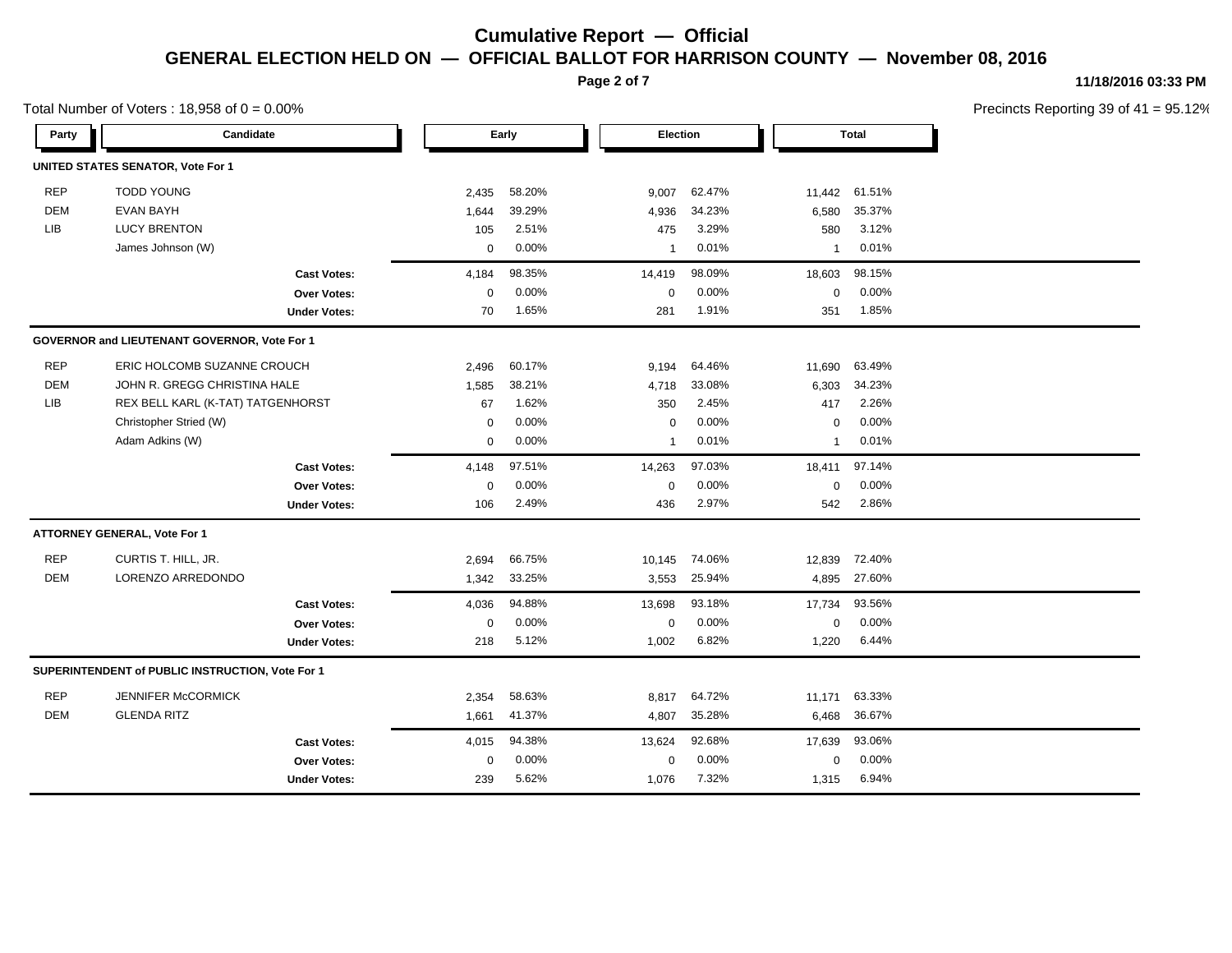**Page 3 of 7**

### **11/18/2016 03:33 PM**

| Total Number of Voters: $18,958$ of $0 = 0.00\%$ |                                                                                 |                     |             |               |             |                |             | Precincts Reporting 39 of 4 |  |
|--------------------------------------------------|---------------------------------------------------------------------------------|---------------------|-------------|---------------|-------------|----------------|-------------|-----------------------------|--|
| Party                                            | Candidate                                                                       |                     |             | Early         |             | Election       |             | <b>Total</b>                |  |
|                                                  | UNITED STATES REPRESENTATIVE in CONGRESS 9th Congressional District, Vote For 1 |                     |             |               |             |                |             |                             |  |
| <b>REP</b>                                       | <b>TREY HOLLINGSWORTH</b>                                                       |                     | 2,383       | 57.38%        | 8,426       | 59.10%         | 10,809      | 58.71%                      |  |
| <b>DEM</b>                                       | SHELLI YODER                                                                    |                     | 1,645       | 39.61%        | 5,061       | 35.50%         | 6,706       | 36.43%                      |  |
| LIB                                              | RUSSELL BROOKSBANK                                                              |                     | 125         | 3.01%         | 770         | 5.40%          | 895         | 4.86%                       |  |
|                                                  |                                                                                 | <b>Cast Votes:</b>  | 4,153       | 97.63%        | 14,257      | 96.99%         | 18,410      | 97.13%                      |  |
|                                                  |                                                                                 | Over Votes:         | $\mathbf 0$ | 0.00%         | $\pmb{0}$   | 0.00%          | $\mathbf 0$ | 0.00%                       |  |
|                                                  |                                                                                 | <b>Under Votes:</b> | 101         | 2.37%         | 443         | 3.01%          | 544         | 2.87%                       |  |
|                                                  | STATE REPRESENTATIVE 70th Representative District, Vote For 1                   |                     |             |               |             |                |             |                             |  |
| <b>REP</b>                                       | <b>KAREN ENGLEMAN</b>                                                           |                     | 2,649       | 66.73%        | 9,484       | 71.48%         | 12,133      | 70.39%                      |  |
| <b>DEM</b>                                       | <b>HEIDI CADE SELLERS</b>                                                       |                     | 1,321       | 33.27%        | 3,784       | 28.52%         | 5,105       | 29.61%                      |  |
|                                                  |                                                                                 | <b>Cast Votes:</b>  | 3,970       | 96.66%        | 13,268      | 95.79%         | 17,238      | 95.99%                      |  |
|                                                  |                                                                                 | Over Votes:         | $\mathbf 0$ | 0.00%         | $\mathbf 0$ | 0.00%          | $\mathbf 0$ | 0.00%                       |  |
|                                                  |                                                                                 | <b>Under Votes:</b> | 137         | 3.34%         | 583         | 4.21%          | 720         | 4.01%                       |  |
|                                                  | STATE REPRESENTATIVE 73rd Representative District, Vote For 1                   |                     |             |               |             |                |             |                             |  |
| <b>REP</b>                                       | <b>STEVEN DAVISSON</b>                                                          |                     | 84          | 59.57%        | 516         | 64.82%         | 600         | 64.03%                      |  |
| <b>DEM</b>                                       | DOUGLAS LEATHERBURY                                                             |                     | 57          | 40.43%        | 280         | 35.18%         | 337         | 35.97%                      |  |
|                                                  |                                                                                 | <b>Cast Votes:</b>  | 141         | 95.92%        | 796         | 93.87%         | 937         | 94.17%                      |  |
|                                                  |                                                                                 | <b>Over Votes:</b>  | $\mathbf 0$ | 0.00%         | $\mathbf 0$ | 0.00%          | $\Omega$    | 0.00%                       |  |
|                                                  |                                                                                 | <b>Under Votes:</b> | 6           | 4.08%         | 52          | 6.13%          | 58          | 5.83%                       |  |
|                                                  | JUDGE of the CIRCUIT COURT, Vote For 1                                          |                     |             |               |             |                |             |                             |  |
| <b>REP</b>                                       | JOHN T. EVANS                                                                   |                     |             | 3,122 100.00% |             | 11,235 100.00% |             | 14,357 100.00%              |  |
|                                                  |                                                                                 | <b>Cast Votes:</b>  |             | 3,122 73.39%  | 11,235      | 76.45%         |             | 14,357 75.76%               |  |
|                                                  |                                                                                 | Over Votes:         | $\mathbf 0$ | 0.00%         | $\pmb{0}$   | 0.00%          | $\mathbf 0$ | 0.00%                       |  |
|                                                  |                                                                                 | <b>Under Votes:</b> | 1,132       | 26.61%        | 3,461       | 23.55%         |             | 4,593 24.24%                |  |
|                                                  | CLERK of the CIRCUIT COURT, Vote For 1                                          |                     |             |               |             |                |             |                             |  |
| <b>REP</b>                                       | SHERRY L. BROWN                                                                 |                     |             | 3,242 100.00% |             | 11,583 100.00% |             | 14,825 100.00%              |  |
|                                                  |                                                                                 | <b>Cast Votes:</b>  | 3,242       | 76.21%        | 11,583      | 78.82%         | 14,825      | 78.24%                      |  |
|                                                  |                                                                                 | Over Votes:         | $\Omega$    | 0.00%         | $\mathbf 0$ | 0.00%          | $\mathbf 0$ | 0.00%                       |  |
|                                                  |                                                                                 | <b>Under Votes:</b> |             | 1,012 23.79%  |             | 3,112 21.18%   |             | 4,124 21.76%                |  |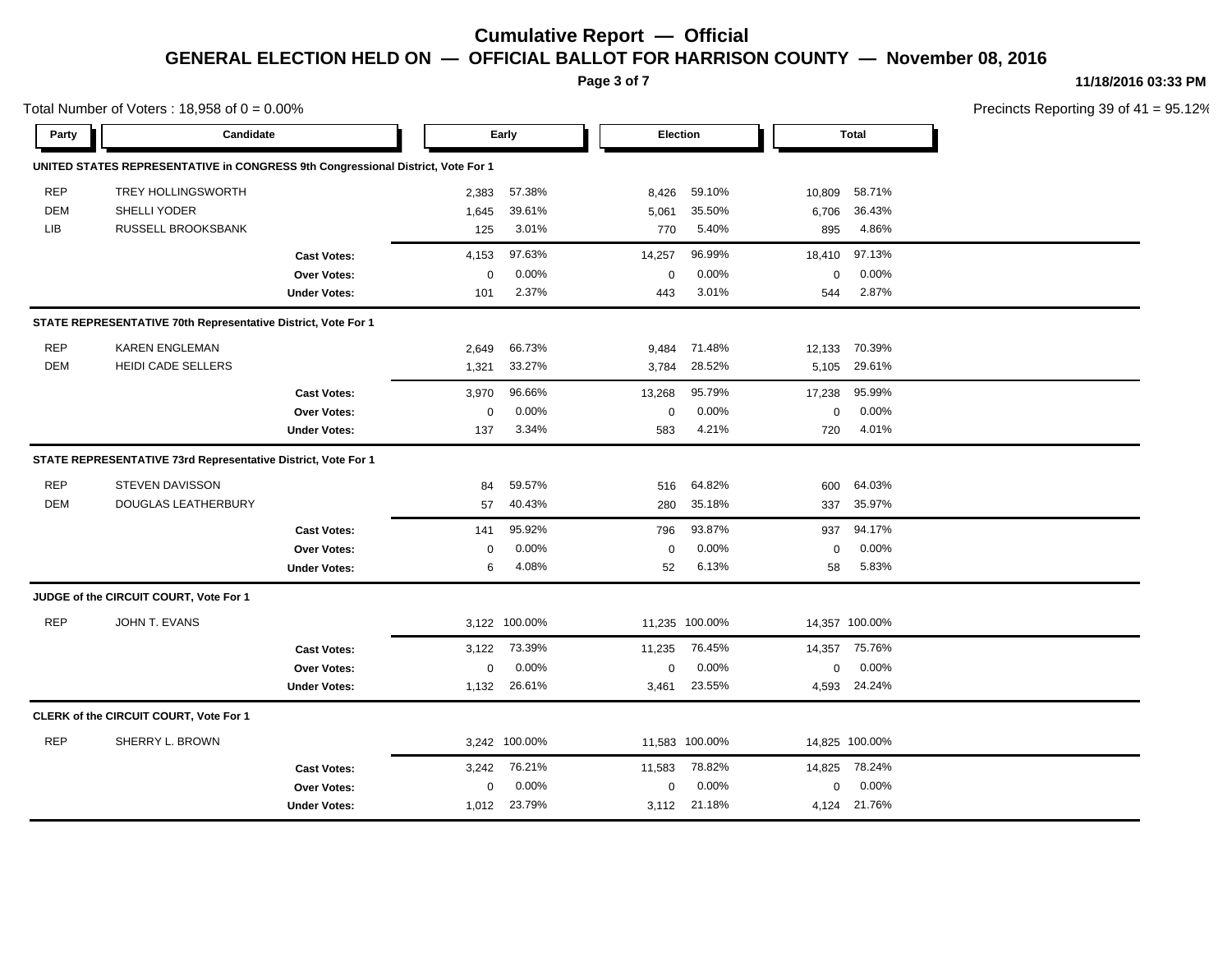**Page 4 of 7**

## **11/18/2016 03:33 PM**

| Total Number of Voters: $18,958$ of $0 = 0.00\%$ |                                                   |                     |             |               |             |                |             | Precincts Reporting 39 of 4 |  |
|--------------------------------------------------|---------------------------------------------------|---------------------|-------------|---------------|-------------|----------------|-------------|-----------------------------|--|
| Party                                            | Candidate                                         |                     |             | Early         |             | Election       |             | <b>Total</b>                |  |
|                                                  | COUNTY RECORDER, Vote For 1                       |                     |             |               |             |                |             |                             |  |
| <b>REP</b>                                       | <b>DEBBIE DENNISON</b>                            |                     | 2,294       | 56.27%        | 8,728       | 63.02%         | 11,022      | 61.48%                      |  |
| <b>DEM</b>                                       | CATHY ELBERT McCARTY                              |                     | 1,783       | 43.73%        | 5,122       | 36.98%         | 6,905       | 38.52%                      |  |
|                                                  |                                                   | <b>Cast Votes:</b>  | 4,077       | 95.84%        | 13,850      | 94.22%         | 17,927      | 94.58%                      |  |
|                                                  |                                                   | Over Votes:         | $\pmb{0}$   | 0.00%         | $\mathbf 0$ | 0.00%          | $\pmb{0}$   | 0.00%                       |  |
|                                                  |                                                   | <b>Under Votes:</b> | 177         | 4.16%         | 850         | 5.78%          | 1,027       | 5.42%                       |  |
|                                                  | <b>COUNTY CORONER, Vote For 1</b>                 |                     |             |               |             |                |             |                             |  |
| <b>REP</b>                                       | <b>GARY GILLEY</b>                                |                     | 2,648       | 64.13%        | 9,513       | 67.18%         | 12,161      | 66.49%                      |  |
| <b>DEM</b>                                       | WILLARD M. HAAS                                   |                     | 1,481       | 35.87%        | 4,647       | 32.82%         | 6,128       | 33.51%                      |  |
|                                                  |                                                   | <b>Cast Votes:</b>  | 4,129       | 97.06%        | 14,160      | 96.33%         | 18,289      | 96.49%                      |  |
|                                                  |                                                   | Over Votes:         | $\pmb{0}$   | 0.00%         | $\mathbf 0$ | 0.00%          | $\mathbf 0$ | 0.00%                       |  |
|                                                  |                                                   | <b>Under Votes:</b> | 125         | 2.94%         | 540         | 3.67%          | 665         | 3.51%                       |  |
|                                                  | COUNTY SURVEYOR, Vote For 1                       |                     |             |               |             |                |             |                             |  |
| <b>REP</b>                                       | HAROLD L. KLINSTIVER                              |                     | 2,193       | 53.41%        | 7,526       | 53.55%         |             | 9,719 53.52%                |  |
| DEM                                              | RUSSELL (RUSTY) SIZEMORE                          |                     | 1,913       | 46.59%        | 6,529       | 46.45%         |             | 8,442 46.48%                |  |
|                                                  |                                                   | <b>Cast Votes:</b>  | 4,106       | 96.52%        | 14,055      | 95.61%         | 18,161      | 95.82%                      |  |
|                                                  |                                                   | Over Votes:         | $\mathbf 0$ | 0.00%         | $\mathbf 0$ | 0.00%          | $\mathbf 0$ | 0.00%                       |  |
|                                                  |                                                   | <b>Under Votes:</b> | 148         | 3.48%         | 645         | 4.39%          | 793         | 4.18%                       |  |
|                                                  | <b>COUNTY COMMISSIONER District 1, Vote For 1</b> |                     |             |               |             |                |             |                             |  |
| <b>REP</b>                                       | <b>CHARLIE CRAWFORD</b>                           |                     |             | 3,135 100.00% |             | 11,474 100.00% |             | 14,609 100.00%              |  |
|                                                  |                                                   | <b>Cast Votes:</b>  | 3,135       | 73.70%        | 11,474      | 78.09%         | 14,609      | 77.10%                      |  |
|                                                  |                                                   | Over Votes:         | $\mathbf 0$ | 0.00%         | 0           | 0.00%          | 0           | 0.00%                       |  |
|                                                  |                                                   | <b>Under Votes:</b> | 1,119       | 26.30%        | 3,220       | 21.91%         |             | 4,339 22.90%                |  |
|                                                  | <b>COUNTY COMMISSIONER District 2, Vote For 1</b> |                     |             |               |             |                |             |                             |  |
| <b>REP</b>                                       | KENNETH R. SAULMAN                                |                     | 2,351       | 57.86%        | 8,341       | 59.56%         | 10,692      | 59.18%                      |  |
| <b>DEM</b>                                       | AARON B. HAGGARD                                  |                     | 1,712       | 42.14%        | 5,664       | 40.44%         | 7,376       | 40.82%                      |  |
|                                                  |                                                   | <b>Cast Votes:</b>  | 4,063       | 95.51%        | 14,005      | 95.29%         | 18,068      | 95.34%                      |  |
|                                                  |                                                   | Over Votes:         | $\mathbf 0$ | 0.00%         | $\Omega$    | 0.00%          | $\mathbf 0$ | 0.00%                       |  |
|                                                  |                                                   | <b>Under Votes:</b> | 191         | 4.49%         | 692         | 4.71%          | 883         | 4.66%                       |  |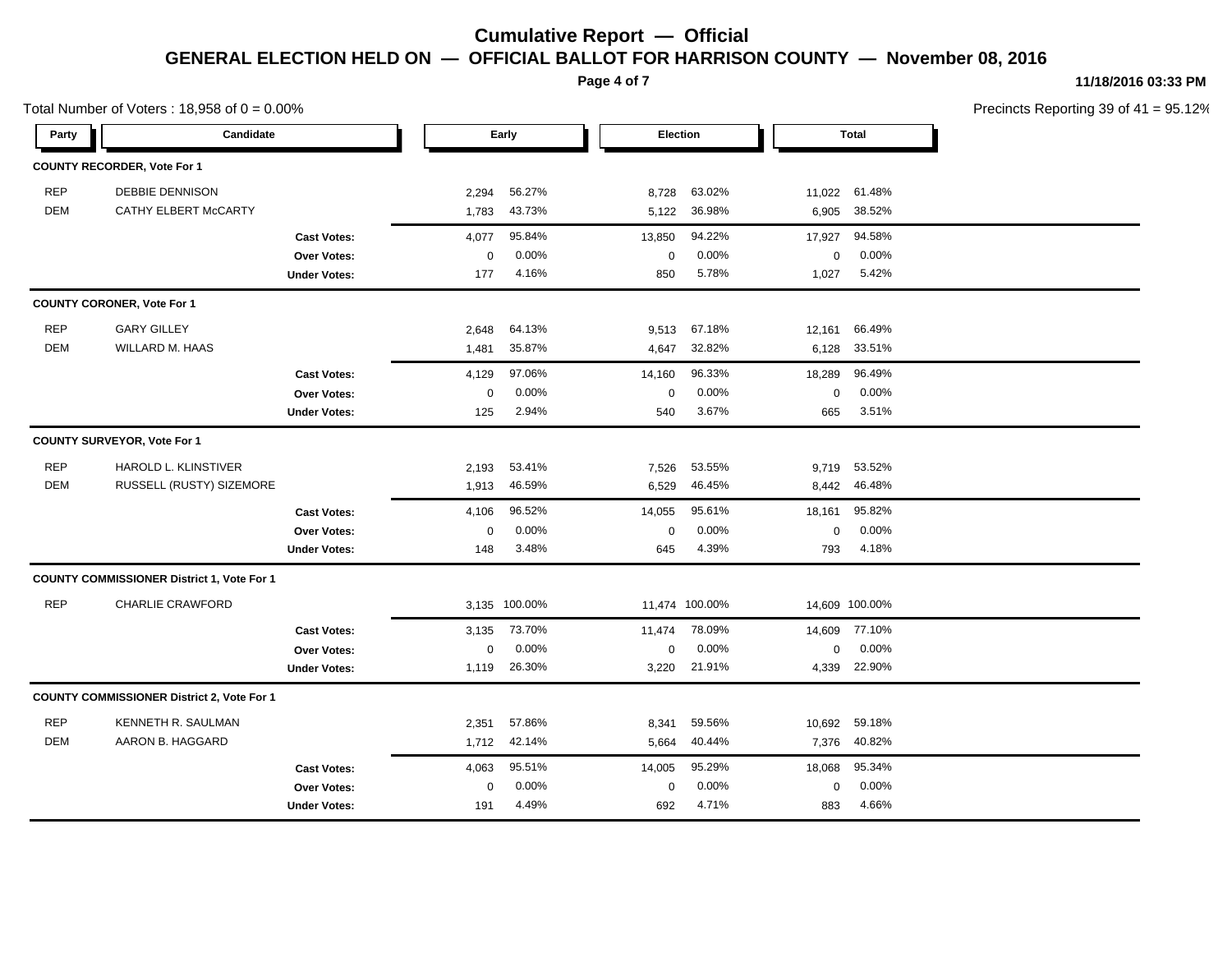**Page 5 of 7**

### **11/18/2016 03:33 PM**

| Total Number of Voters: 18,958 of $0 = 0.00\%$ |  |
|------------------------------------------------|--|
|------------------------------------------------|--|

| Party      | Candidate                                                 |                     |                  | Early         |          | Election      |        |               |  | <b>Total</b> |  |
|------------|-----------------------------------------------------------|---------------------|------------------|---------------|----------|---------------|--------|---------------|--|--------------|--|
|            | <b>COUNTY COUNCIL AT-LARGE, Vote For 3</b>                |                     |                  |               |          |               |        |               |  |              |  |
| <b>REP</b> | <b>GARY W. BYRNE</b>                                      |                     | 2,033            | 19.36%        | 7,175    | 21.38%        | 9,208  | 20.90%        |  |              |  |
| <b>REP</b> | JENNIE ENGLEMAN CAPELLE                                   |                     | 2,090            | 19.90%        | 6,962    | 20.75%        | 9,052  | 20.55%        |  |              |  |
| <b>REP</b> | <b>DONNIE HUSSUNG</b>                                     |                     | 1,984            | 18.89%        | 6,829    | 20.35%        | 8,813  | 20.00%        |  |              |  |
| DEM        | SANDY GETTELFINGER                                        |                     | 1,755            | 16.71%        | 5,263    | 15.68%        | 7,018  | 15.93%        |  |              |  |
| <b>DEM</b> | <b>HOUSTON MATHES</b>                                     |                     | 1,042            | 9.92%         | 2,729    | 8.13%         | 3,771  | 8.56%         |  |              |  |
| <b>DEM</b> | JAMES F. YEAGER                                           |                     | 1,597            | 15.21%        | 4,597    | 13.70%        | 6,194  | 14.06%        |  |              |  |
|            |                                                           | <b>Cast Votes:</b>  | 10,501           | 82.28%        | 33,555   | 76.12%        | 44,056 | 77.50%        |  |              |  |
|            |                                                           | Over Votes:         | $\mathbf 0$      | 0.00%         | 0        | 0.00%         | 0      | 0.00%         |  |              |  |
|            |                                                           | <b>Under Votes:</b> | 2,261            | 17.72%        | 10,528   | 23.88%        | 12,789 | 22.50%        |  |              |  |
|            | LANESVILLE SCHOOL BOARD, Vote For 3                       |                     |                  |               |          |               |        |               |  |              |  |
| <b>NON</b> | JAYCEN MARAT ABELL                                        |                     | 229              | 21.60%        | 718      | 19.31%        | 947    | 19.82%        |  |              |  |
| <b>NON</b> | <b>CHAN BAILEY</b>                                        |                     | 202              | 19.06%        | 759      | 20.41%        | 961    | 20.11%        |  |              |  |
| <b>NON</b> | <b>SHARON ROTHROCK</b>                                    |                     | 331              | 31.23%        | 1,084    | 29.15%        | 1,415  | 29.61%        |  |              |  |
| <b>NON</b> | ROBERT L. SCHICKEL                                        |                     | 298              | 28.11%        | 1,158    | 31.14%        | 1,456  | 30.47%        |  |              |  |
|            |                                                           | <b>Cast Votes:</b>  | 1,060            | 69.28%        | 3,719    | 66.10%        | 4.779  | 66.78%        |  |              |  |
|            |                                                           | Over Votes:         | $\boldsymbol{0}$ | 0.00%         | 0        | 0.00%         | 0      | 0.00%         |  |              |  |
|            |                                                           | <b>Under Votes:</b> | 470              | 30.72%        | 1,907    | 33.90%        |        | 2,377 33.22%  |  |              |  |
|            | NORTH HARRISON SCHOOL BOARD MEMBER Blue River, Vote For 1 |                     |                  |               |          |               |        |               |  |              |  |
| <b>NON</b> | <b>GREGG OPPEL</b>                                        |                     |                  | 867 100.00%   |          | 3,758 100.00% |        | 4,625 100.00% |  |              |  |
|            |                                                           | <b>Cast Votes:</b>  | 867              | 72.98%        | 3,758    | 72.41%        | 4,625  | 72.51%        |  |              |  |
|            |                                                           | Over Votes:         | $\mathbf 0$      | 0.00%         | 0        | 0.00%         | 0      | 0.00%         |  |              |  |
|            |                                                           | <b>Under Votes:</b> | 321              | 27.02%        | 1,432    | 27.59%        | 1,753  | 27.49%        |  |              |  |
|            | SOUTH HARRISON SCHOOL BOARD MEMBER District 2, Vote For 1 |                     |                  |               |          |               |        |               |  |              |  |
| <b>NON</b> | SHELLY M. ROMERO                                          |                     |                  | 1,518 100.00% |          | 4,838 100.00% |        | 6,356 100.00% |  |              |  |
|            |                                                           | <b>Cast Votes:</b>  | 1,518            | 59.48%        | 4,838    | 64.55%        | 6,356  | 63.26%        |  |              |  |
|            |                                                           | Over Votes:         | $\pmb{0}$        | 0.00%         | 0        | 0.00%         | 0      | 0.00%         |  |              |  |
|            |                                                           | <b>Under Votes:</b> | 1,034            | 40.52%        | 2,657    | 35.45%        |        | 3,691 36.74%  |  |              |  |
|            | SOUTH HARRISON SCHOOL BOARD MEMBER District 3, Vote For 1 |                     |                  |               |          |               |        |               |  |              |  |
| <b>NON</b> | <b>MELINDA D. WIBBELS</b>                                 |                     |                  | 1,536 100.00% |          | 4,909 100.00% |        | 6,445 100.00% |  |              |  |
|            |                                                           | <b>Cast Votes:</b>  | 1,536            | 60.19%        | 4,909    | 65.49%        | 6,445  | 64.14%        |  |              |  |
|            |                                                           | Over Votes:         | $\mathbf 0$      | 0.00%         | $\Omega$ | 0.00%         | 0      | 0.00%         |  |              |  |
|            |                                                           | <b>Under Votes:</b> | 1,016            | 39.81%        | 2,587    | 34.51%        |        | 3,603 35.86%  |  |              |  |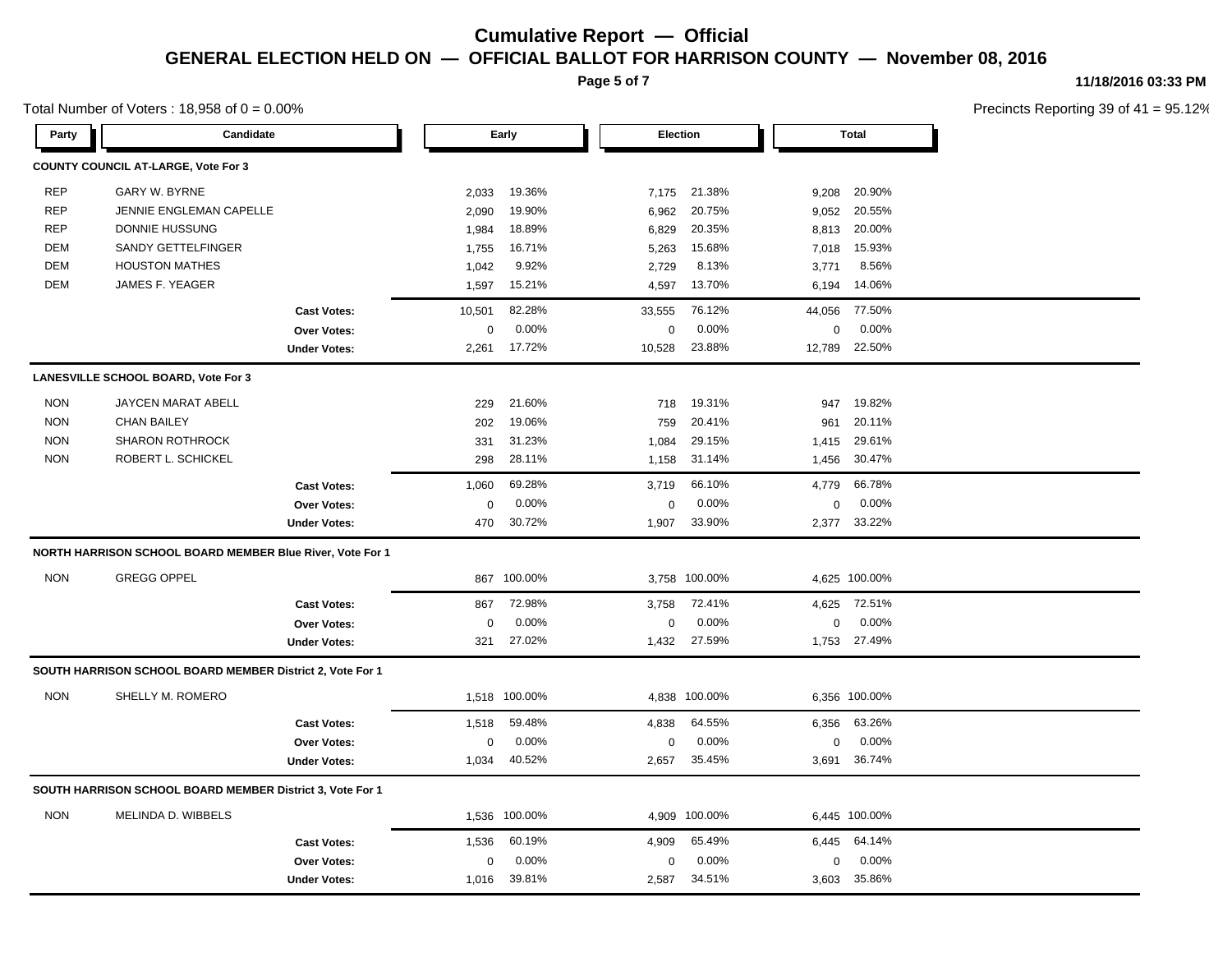**Page 6 of 7**

Total Number of Voters :  $18,958$  of  $0 = 0.00\%$ 

### **11/18/2016 03:33 PM**

| Party      | Candidate                                                  |                     |                       | Early         | Election     |               | <b>Total</b> |               |  |
|------------|------------------------------------------------------------|---------------------|-----------------------|---------------|--------------|---------------|--------------|---------------|--|
|            | SOUTH HARRISON SCHOOL BOARD MEMBER District 4, Vote For 1  |                     |                       |               |              |               |              |               |  |
| <b>NON</b> | <b>LARRY HAUSWALD</b>                                      |                     |                       | 1,757 100.00% |              | 5,180 100.00% |              | 6,937 100.00% |  |
|            |                                                            | <b>Cast Votes:</b>  | 1,757                 | 68.85%        | 5,180        | 69.11%        | 6,937        | 69.05%        |  |
|            |                                                            | Over Votes:         | 0                     | 0.00%         | $\mathbf 0$  | 0.00%         | 0            | $0.00\%$      |  |
|            |                                                            | <b>Under Votes:</b> | 795                   | 31.15%        | 2,315        | 30.89%        |              | 3,110 30.95%  |  |
|            | CRAWFORD COUNTY SCHOOL BOARD MEMBER District 1, Vote For 1 |                     |                       |               |              |               |              |               |  |
| <b>NON</b> | <b>WYATT JACKSON</b>                                       |                     |                       | 3 100.00%     | 9            | 60.00%        | 12           | 66.67%        |  |
| <b>NON</b> | DONALD RAY LaHUE                                           |                     | 0                     | 0.00%         | 6            | 40.00%        | 6            | 33.33%        |  |
|            |                                                            | <b>Cast Votes:</b>  | 3                     | 75.00%        | 15           | 11.19%        | 18           | 13.04%        |  |
|            |                                                            | Over Votes:         | 0                     | 0.00%         | $\mathbf 0$  | 0.00%         | 0            | 0.00%         |  |
|            |                                                            | <b>Under Votes:</b> | $\mathbf{1}$          | 25.00%        | 119          | 88.81%        | 120          | 86.96%        |  |
|            | CRAWFORD COUNTY SCHOOL BOARD MEMBER District 2, Vote For 1 |                     |                       |               |              |               |              |               |  |
| <b>NON</b> | DYLAN B. BIRKLA                                            |                     | $\mathbf{2}^{\prime}$ | 66.67%        | 4            | 40.00%        | 6            | 46.15%        |  |
| <b>NON</b> | TIMOTHY L. FIELDS                                          |                     | 0                     | 0.00%         | 3            | 30.00%        | 3            | 23.08%        |  |
| <b>NON</b> | MICHAEL L. HOLZBOG                                         |                     | 0                     | 0.00%         | 0            | 0.00%         | 0            | 0.00%         |  |
| <b>NON</b> | LISA (NEWKIRK) RIDDELL                                     |                     | 1                     | 33.33%        | 3            | 30.00%        | 4            | 30.77%        |  |
|            |                                                            | <b>Cast Votes:</b>  | 3                     | 75.00%        | 10           | 7.46%         | 13           | 9.42%         |  |
|            |                                                            | <b>Over Votes:</b>  | 0                     | 0.00%         | $\mathbf 0$  | 0.00%         | 0            | 0.00%         |  |
|            |                                                            | <b>Under Votes:</b> | 1                     | 25.00%        | 124          | 92.54%        | 125          | 90.58%        |  |
|            | CRAWFORD COUNTY SCHOOL BOARD MEMBER District 3, Vote For 1 |                     |                       |               |              |               |              |               |  |
| <b>NON</b> | DANIEL J. HOGLE                                            |                     | $\mathbf 0$           | 0.00%         | $\mathbf{1}$ | 12.50%        | 1            | 9.09%         |  |
| <b>NON</b> | DOUGLAS HOWARD McLAIN                                      |                     | $\overline{2}$        | 66.67%        | 4            | 50.00%        | 6            | 54.55%        |  |
| <b>NON</b> | <b>TROY WHEELER</b>                                        |                     | 1                     | 33.33%        | 3            | 37.50%        | 4            | 36.36%        |  |
|            |                                                            | <b>Cast Votes:</b>  | 3                     | 75.00%        | 8            | 5.97%         | 11           | 7.97%         |  |
|            |                                                            | Over Votes:         | 0                     | 0.00%         | $\mathbf 0$  | 0.00%         | 0            | 0.00%         |  |
|            |                                                            | <b>Under Votes:</b> | $\mathbf{1}$          | 25.00%        | 126          | 94.03%        | 127          | 92.03%        |  |
|            | CRAWFORD COUNTY SCHOOL BOARD MEMBER District 4, Vote For 1 |                     |                       |               |              |               |              |               |  |
| <b>NON</b> | <b>KAREN SHELLER</b>                                       |                     | $\mathbf{1}$          | 33.33%        | 4            | 44.44%        | 5            | 41.67%        |  |
| <b>NON</b> | <b>DENNIS W. TALLEY</b>                                    |                     | $\overline{2}$        | 66.67%        | 5            | 55.56%        |              | 7 58.33%      |  |
|            |                                                            | <b>Cast Votes:</b>  | 3                     | 75.00%        | 9            | 6.72%         | 12           | 8.70%         |  |
|            |                                                            | <b>Over Votes:</b>  | 0                     | 0.00%         | $\mathbf 0$  | 0.00%         | 0            | 0.00%         |  |
|            |                                                            | <b>Under Votes:</b> | -1                    | 25.00%        | 125          | 93.28%        | 126          | 91.30%        |  |